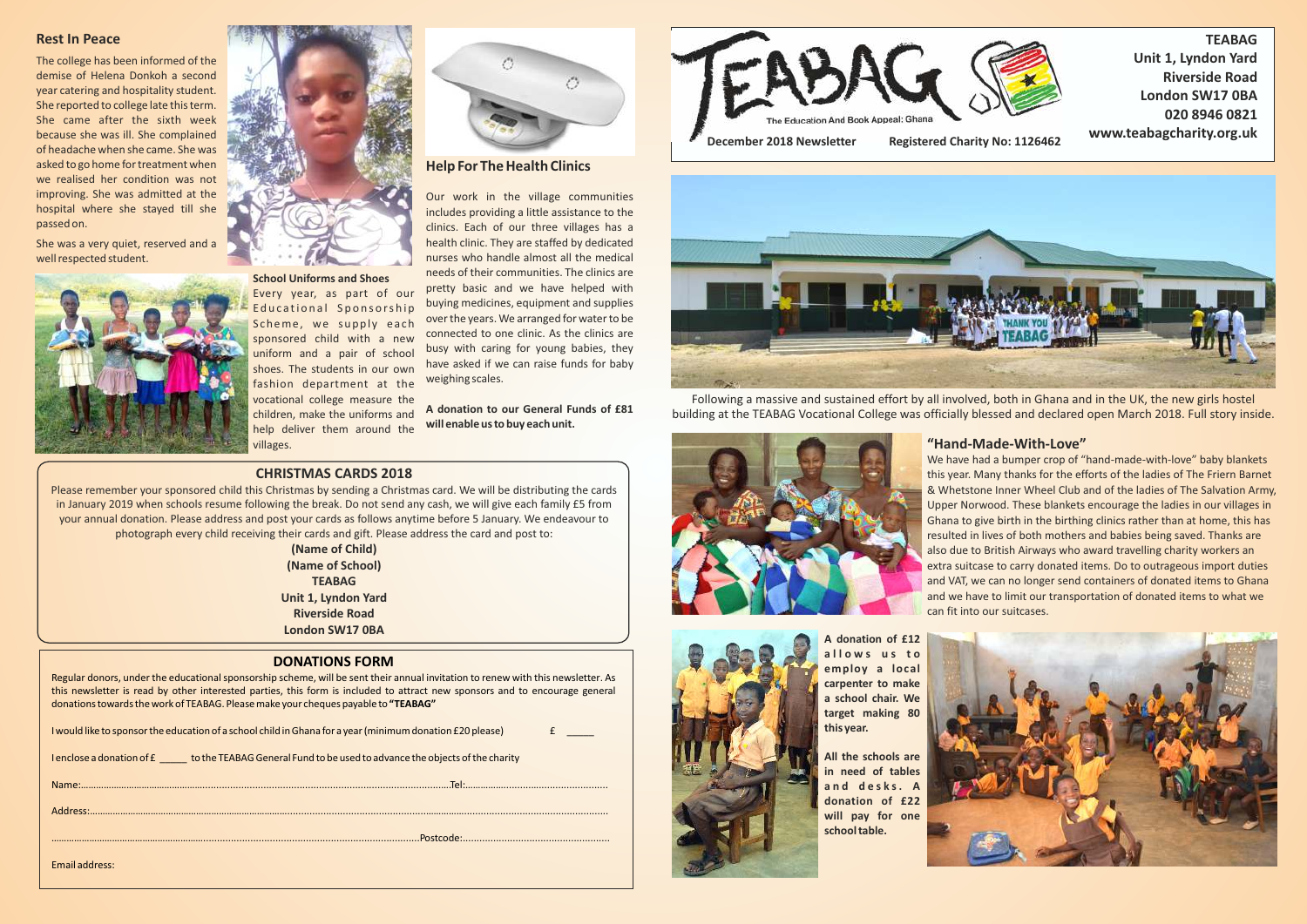#### **Dear Supporters**

I am pleased to inform you that we have again had a busy and highly successful year. Our educational sponsorship scheme continues to help nearly 300 poor children to attend school and we educate a further 150 young people with employable skills, plus English and maths, at our vocational college. I confirm, as always, that no expenses have been deducted from donations except some bank charges for international transfers to Ghana.

Personally, I am not a religious person but I continue to see wonderful miracles occur on a regular basis with TEABAG. I suppose it was some kind of miracle that made me start a charity 17 years ago when I had just stopped in a fishing village for a quick swim during a hot and sticky day. The latest miracle certainty has to be the donation of a complete new reverse osmosis water treatment system. How can it be possible that we needed such equipment in a remote poor community in Africa and then a generous and wonderful couple just happened to have exactly what we needed in the same village and were kind enough to give it to us. There is certainly something wonderful about TEABAG that defies definition.

I am trying to encourage donations to our general funds this year and have given examples of how your gifts will be used for schools. Thank you all for your continued support. You are wonderful!

#### Roger Gillman

Chair of the Board of Trustees, 07801 866 723, rogergreyhair@hotmail.com



# Welcome

### **TEABAG Charity**

#### Improving the education of young people in Ghana

The Education And Book Appeal for Ghana, TEABAG for short. is a charity set up to support the education of young people in Ghana by providing basic equipment, books and educational farithe

TEABAG has been involved in these villages since 2001 and now sponsors over 300 children in Mankoadze and the two neighbouring villages of Onyadze and Abrekum supporting<br>them with school uniforms, shoes, examination fees and opportunities to take part in regional sports activities

In due course, the sponsored children graduated from school,<br>but generally did not have academic skills that enabled them to based on to High School. In 2009, the charity responded to this by<br>go on to High School. In 2009, the charity responded to this by<br>betting up a Vocational Training College in the village. This<br>now has 150 students from the

- · Building & construction
- · Electrical Installation · Caterino
- · Textiles and dressmaking
- · Information Technology

All the students study English, Maths and basic computer usage as well as Entrepreneurship.

Copyright @ 2009-2018 TEABAG Charity All Rights Reserved | UK Registered Charity No.1125462

Not just education... As well as supporting edcation: TEABAG has also supported a number of specific people with medical needs, paying for them to be registered with their. health service to receive cataract operations as well as individual students.



#### **Noyaa Academy, Jamestown, Accra**

In October, I was invited to visit The Noyaa School in Jamestown Accra. This is a charity school for 130 highly impoverished children from a shanty community living on the beach, actually in the shadow of the Jamestown Fort which had been a base for the slave trade. The school has been running for nine years.

The school is for children who have fallen through the gaps of the state school system. Most of the children are the offspring of teenage single mothers who are trapped in a cycle of poverty, illiteracy and homelessness. Around 40 of the children are orphans who are completely homeless and sleep in the fishing boats on the beach. Although the schools that TEABAG supports in the Central Region of Ghana suffer similar problems, the Jamestown shanty area has a feeling of such utter helplessness because of the dire surroundings and depressing atmosphere.

The school exists on a hand to mouth basis without any regular funding. The teachers are paid around £40 per month – which hardly even covers their transport cost to get to work. Over recent years, the cabin crew from British Airways have been visiting during their layovers to make donations of children's clothes, shoes, pens and pencils, school books and teaching aids. They also raise money to help feed all these children.

The children have little to eat at home (home being either a tin shack or a crude tent on the beach.) They can't learn if they are hungry and so the school gives every child a daily meal, this also encourages the

mothers to send their children to school knowing that they will be fed.

TEABAG is seeking to offer some help to The Noyaa School by trying to raise a little money to buy the rice and cooking oil. A 30 kilo bag of rice last for a week and costs £32, the drum of cooking

We thank the BRITISH Airways Crew For their Kindness that Has Impacted positively In the lives of the children of Noyaa and the entire Community.

British Airways-To Fly, To Serve

oil costs £24 and lasts about one month.

**If you would like to help The Novaa A c a d e m y p l e a s e c o n si d e r a donation to the TEABAG general fund.**







# **TEABAG Website**

The new TEABAG website is now live, and well worth a look.

There are pictures of the village of Mankoadze and its beautiful beach, with maps showing where it is. There's a video, describing our work there. There are pictures of the local schools receiving their uniforms. The Vocational College is comprehensively covered - each of the Teaching Departments has a page detailing its activities. There are interviews with college alumni. There's information about the role of the charity in the UK, along with profiles of the UK Trustees. There's a contact page in case you have any questions or comments for us, and of course, there's a page where you can donate to our work.

Do please pay the site a visit, at www.teabagcharity.org.uk

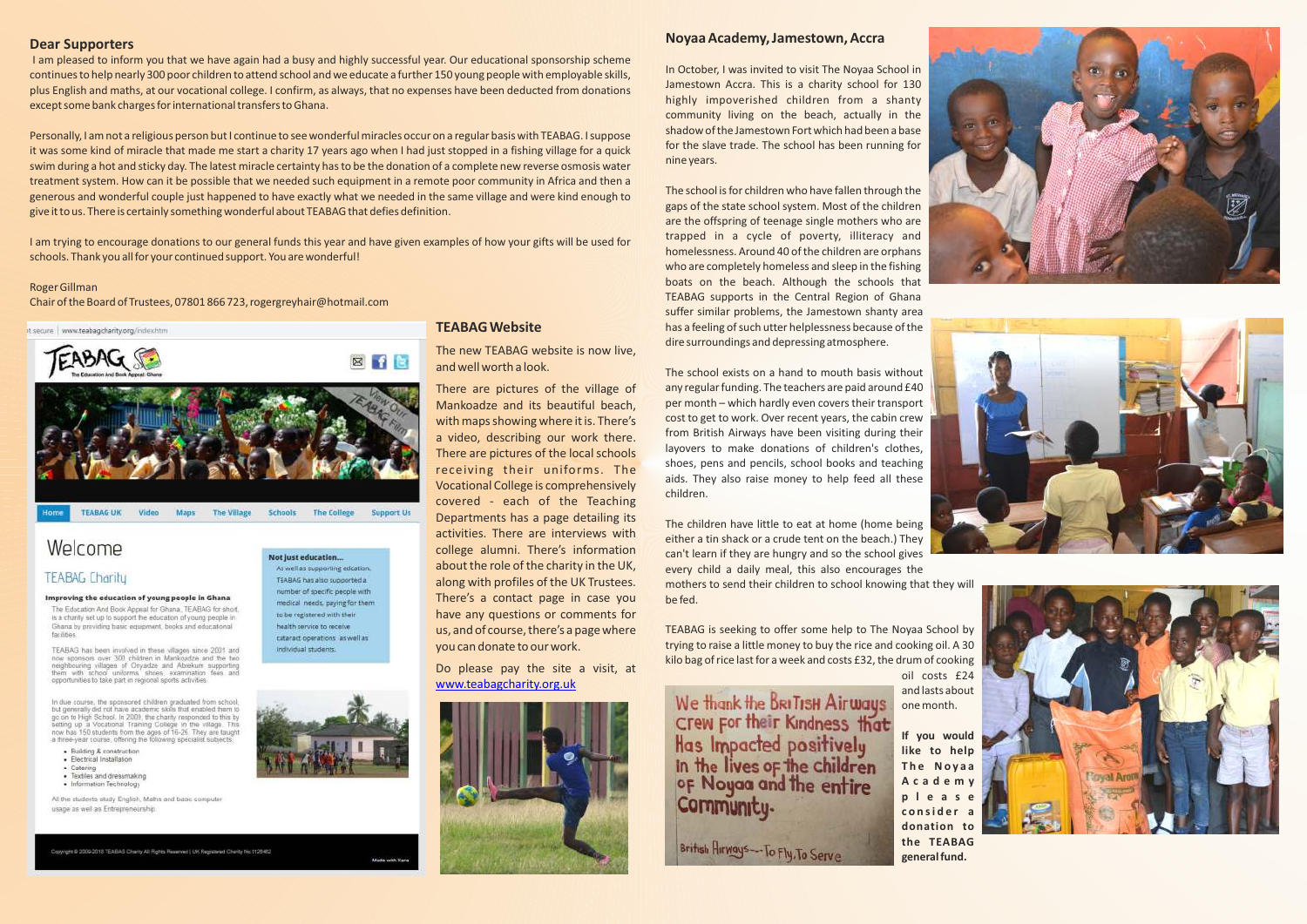# **Help For The Village Schools**

For the past 18 months, we have really concentrated our efforts on the Vocational College. Everything that we have done has been with effort and funds well invested as the college is producing excellent graduates, the vast majority of which find employment or start their own businesses. However, our support for the schools in the three villages of Mankoadze, Abrekum and Onyadze has been less than spectacular recently. Our educational sponsorship of some of the children has continued but our general support of the schools has been poor. In this issue, we are giving examples of how a small donation into the TEABAG General Fund can help us to improve the school for all the children.

We did paint the outside of the school a few years ago, but, as you can see, the inside of the classrooms are now looking pretty miserable. We are going to give the walls a fresh coat of paint and then plaster them with educational posters to really brighten up the learning environment.



In January 2019, we are planning to paint the insides of the classrooms in Mankoadze. We have 32 children visiting Ghana from Eggars School in Hampshire. They are each bringing a brush and we just have to supply the paint. The British High Commissioner to Ghana is coming to stay for the weekend in Mankoadze with his family so we may give him a brush as well!



This is Kenny, a long time supporter and friend of TEABAG. He is going to supply the paint at the special price of £39 for a huge bucket. **A donation to our General Fund of £39 will buy paint for one classroom.**

#### **Classrooms at Mankoadze**

#### **New Floor for the Main Hall at the College**

The photo of myself shows some strange hand signals as I spoke to the girls and assembled dignitaries. I think I was saying that the girls should pay attention to their college work and to keep away from the boys!



I am Raphael Davies, a fourth year general electrical installation student at Mankoadze College. I am writing this article to talk about some improvements that has been made in our school main hall. This hall is a multipurpose hall used for training examination, entertainment, church service etc. The many uses of the hall notwithstanding, the hall had many pot holes making the room dusty and uncomfortable to use. Our uniforms got dirty quickly because of the nature of the floor and it also made concentration difficult. This year Tom, as we affectionately call him, together with his friends have made it possible for us to have a new terrazzo floor and a new elevated veranda which serves as a check to the flooding that sometimes happen at the hall when it rains. All these new developments have made activities at the main hall become more comfortable and convenient.

As the college boys prefect, I would like to use this opportunity on behalf of the entire student body say thank you to Tom, TEABAG and all the sponsors of this projects. We are very pleased that we don't have to worry about flooding pot holes and dust again. With the absence of these distractions we have an improved learning environment now. We say we are most grateful for your kindness, may God highly bless you.







### **The Official Opening of the Girls Hostel**

It has taken a huge amount of work to complete the hostel building. The students, both boys and girls, did most of the actual physical labouring. Trustee Chris Moller managed the build and funds were generously donated by Peter Gaffney. The opening ceremony was a great occasion; they do like a party in Mankoadze! The Queen Mother of the village cut the ceremonial ribbon and then she gave a speech in the local Fante dialect. I think she was telling the girls to concentrate on their studies and to keep away from the boys!



The event was graced by a visit from an important tribal chief from Jamestown in Accra, Ghana's capital city. I do apologize that I did not record his full tribal name as I have know him as Louis from our long friendship in London. In Accra, the language is quite different: a dialect called Ga. So Louis addressed the girls in English, telling them to concentrate on their studies and to keep away from the boys.

The hostel can accommodate 80 students







in two dormitories. Each wing has a kitchen and washroom facilities. It is a high quality building with its own water supply and sewerage system. In the centre of the building is an apartment for a teacher to maintain law and order. Our previous accommodation for students was pretty awful and the new hostel is an amazing improvement. The building has been positioned in an open area to ensure good ventilation and as far away from the boys as possible.



**A donation of £5 to our General Fund will allow us to buy 10 school books for the schools**